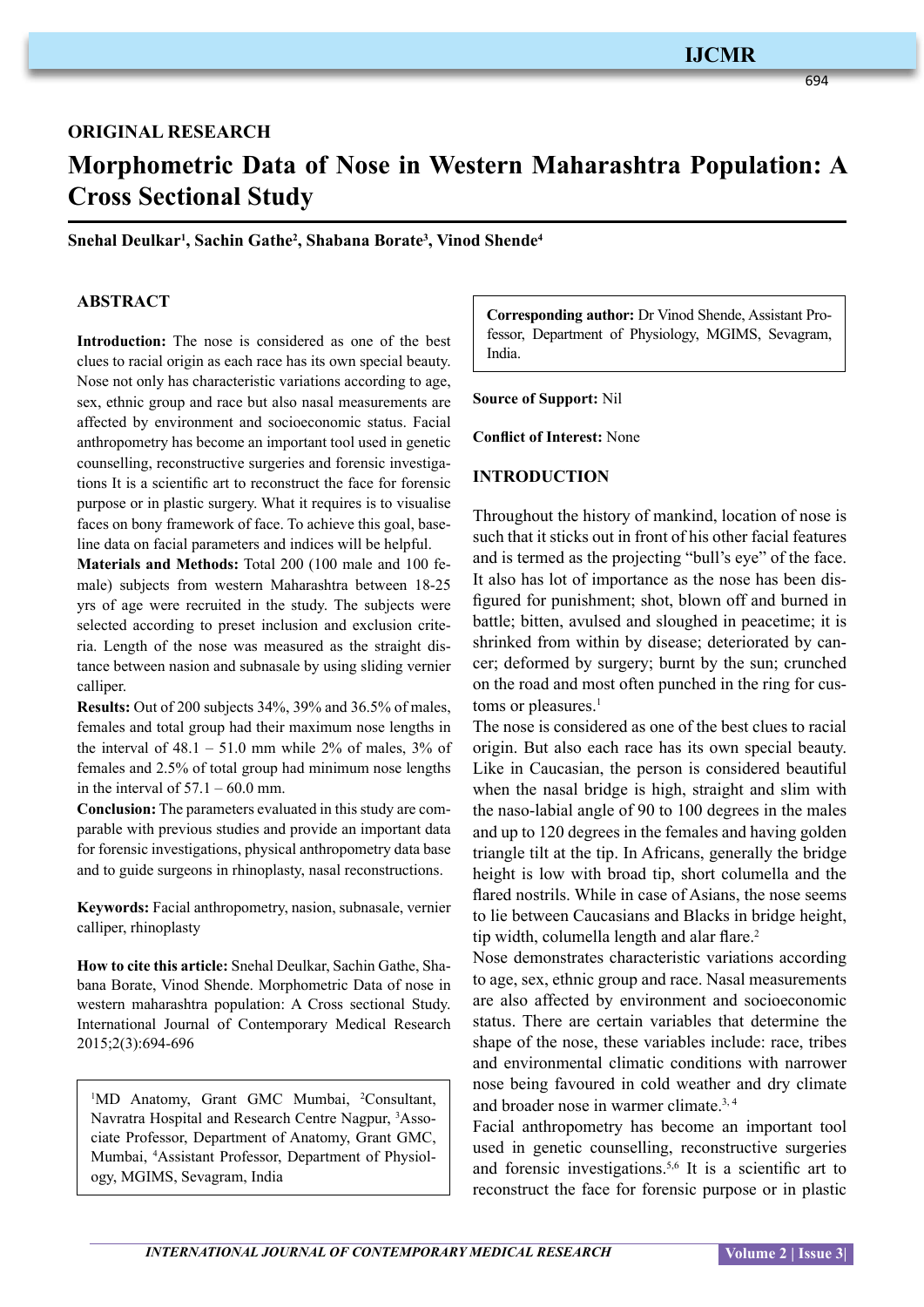surgery. What it requires is to visualise faces on bony framework of face. To achieve this goal, baseline data on facial parameters and indices will be helpful.

### **MATERIALS AND METHODS**

The present crossectional study was done on 100 males and 100 females of age group 18-25 years. The subjects included were the students from the dental, medical and nursing colleges in Mumbai and surrounding region. The subjects who were residents of Western Maharashtra region like Mumbai, Thane, Ratnagiri, Raigad and Sindhudurg districts were included for the study. The subjects who have undergone any facial plastic or reconstructive surgery, subjects having history of nasal trauma either acquired through road traffic accidents or any other forms of trauma, subjects having any obvious nasal deformity like congenital or developmental discrepancies were excluded from the study. The study procedure was explained to each participant in detail and written informed consent was taken prior to the measurements. The study was approved by institutional ethics committee.

The measurements were obtained using sliding vernier calliper, transparent protractor, measuring ruler and stadiometer. Before listing the measurements made to determine the various dimensions of the nose, it is necessary to define the landmarks from which such measurements are conventionally made.<sup>7</sup>

Nasion (n) – The point at which a horizontal tangential to the highest points on the superior palpebral sulci intersects the mid-sagittal plane with the subject looking straight ahead.

Subnasale  $(sn)$  – The point at which the nasal septum, between the nostrils, merges with the upper cutaneous lip in the mid-sagittal plane.

#### **Length of the nose (n to sn)**

It is measured as the straight distance between nasion and subnasale.

## **Statisticalanalysis**

All the data was collected and tabulated on excel sheet. The values in the study were expressed in terms of mean and standard deviation (SD) by using Microsoft excel software. The data was a quantitative type of data. The data was analysed by using statistical software named "Graphpad instat, version 3, California, Sandiago". For comparison between different values in different groups unpaired't' test was applied. P value < 0.05 was considered to be significant.

## **RESULTS**

| <b>Class inter-</b><br>vals of nose<br>length (mm) | <b>Males</b> |               | <b>Females</b> |               | <b>Total group</b> |               |
|----------------------------------------------------|--------------|---------------|----------------|---------------|--------------------|---------------|
|                                                    | No.          | $\frac{6}{9}$ | No.            | $\frac{6}{9}$ | No.                | $\frac{6}{9}$ |
| $42.1 - 45.0$                                      | 05           | 05            | 04             | 04            | 09                 | 4.5           |
| $45.1 - 48.0$                                      | 26           | 26            | 29             | 29            | 55                 | 27.5          |
| $48.1 - 51.0$                                      | 34           | 34            | 39             | 39            | 73                 | 36.5          |
| $51.1 - 54.0$                                      | 25           | 25            | 19             | 19            | 44                 | 22            |
| $54.1 - 57.0$                                      | 08           | 08            | 06             | 06            | 14                 | 07            |
| $57.1 - 60.0$                                      | 02           | 02            | 03             | 03            | 05                 | 2.5           |
| Table-1: Nose length measurements in 200 subjects  |              |               |                |               |                    |               |

Out of 200 subjects (100 males and 100 females), 34% of males, 39% of females and 36.5% of total group had their maximum nose lengths in the interval of 48.1 – 51.0 mm while 2% of males, 3% of females and 2.5% of total group had minimum nose lengths in the interval of  $57.1 - 60.0$  mm.

#### **DISCUSSION**

The present study shows the mean length of the nose  $(\pm$ SD) in a total group of  $49.7 \pm 3.1$  mm. The male group and female group show mean nasal length  $(\pm SD)$  of  $49.9 \pm 3.2$  mm and  $49.5 \pm 3.0$  mm respectively. There is no significant statistical difference between the nasal lengths in both sexes ( $p = 0.3945$ ).

The present study results are more similar to the study by Kurulkar GM et al<sup>8</sup> but they had examined 200 Indians from various castes and religions. When the present study results are compared with the study in Maharashtra by Karve I , it is found that there is a little increase in the nose length among males but the females show quite a large difference. This difference can be due to regional variation as in the present study the adults from Western region of Maharashtra are examined while Karve I<sup>9</sup> examined the subjects from entire Maharashtra. On comparing the results of present study with that of studies done on Nigerian population by Garandawa HI et al and Oladipo GS et al<sup>10,11</sup> it is found that the Nigerian population which is classically described as Black race, have shorter nose in both male and female groups than the Indian population. This difference in nose length can be because of different growth environment and climatic conditions between the Indians and the Blacks. The comparison of the present study with the study of Choe KS et al<sup>12</sup> suggests that the Indian women have short nose than the white women. The same can't be compared for males as most of the